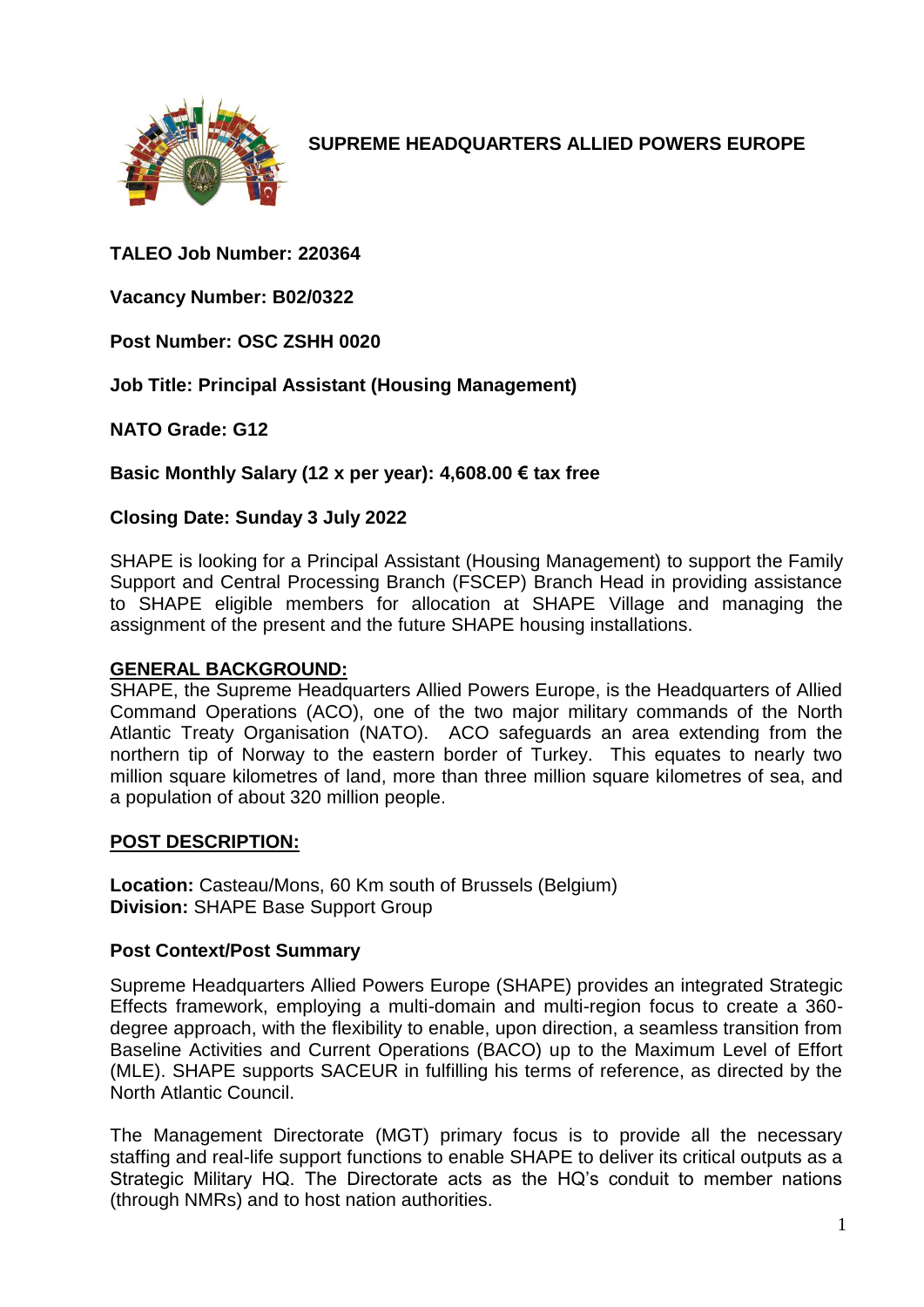The Base Support Group (BSG) ensures an adequate infrastructure exists to support the operational requirements of all NATO and NATO related entities located within the SHAPE campus.

The Family Support and Central Processing Branch (FSCEP) provides all aspects of international in/out processing and SHAPE Village housing applications for all SHAPE personnel (military and civilian) and their dependants.

The Housing Management Section (HM) provides support to SHAPE eligible members for allocation at SHAPE Village, managing the assignment of the SHAPE housing installations.

The Management Directorate (MGT), on behalf of the Chief of Staff (COS), directs the daily HQ staffing, workflow and protocol activities, and provides essential support services and facilities management across the SHAPE campus. The Management Directorate also acts as the primary conduit for liaison with National Military Representatives (NMRs), and for securing host nation support through representation at the Comité Interministériel pour la Politique de siège (CIPS).

Base Support Group (BSG) is responsible to SACEUR through the SHAPE Chief of Staff and Deputy COS Management for ensuring an adequate infrastructure exists to support the operational requirements of all NATO and NATO related entities located within SHAPE, while also satisfying duty of care standards.

The Family Support and Central Processing Branch (FSCEP) is responsible to COM BSG for providing all aspects of international in/out processing and SHAPE Village housing applications for all SHAPE personnel (military and civilian) and their dependants, including those at SHAPE satellite units and other NATO installations administrated and/or supported by SHAPE.

The Housing Management Section (HMS) is responsible to the FCSEP Branch Head for providing full support to SHAPE eligible members for allocation at SHAPE Village, managing the assignment of the present and the future SHAPE housing installations in coordination with SHAPE Domains, BEL MinFin, in accordance with SHAPE Directive 100-003, and relevant BEL legislations, international agreements, MinFin regulations.

### **2. Principal Duties**

The incumbent's duties are:

a) Assisting in planning, directing, administering the operation of the Housing Management (HM) Section.

b) Assisting in the management and administration of the housing support program provided to NATO, PfP, and MPD military and civilian personnel and their families assigned to the installation, in accordance with the laws and rules of the local economy, treaties, and status of forces agreements.

c) Regularly deputises for the Section Head, in SHAPE Village reconstruction matters and additional tasks in which the Section Head is involved.

d) Coordinating with National Support Elements to synchronise arriving/departing personnel and housing resources.

e) Assisting all SHAPE assigned personnel, military and civilian with their housing needs.

f) Managing the Housing waiting list and optimising the occupancy rate in order to provide a more refined information waiting delays-

g) Revitalising the community spirit in SHAPE Village by carrying out some events and at list 2 per years.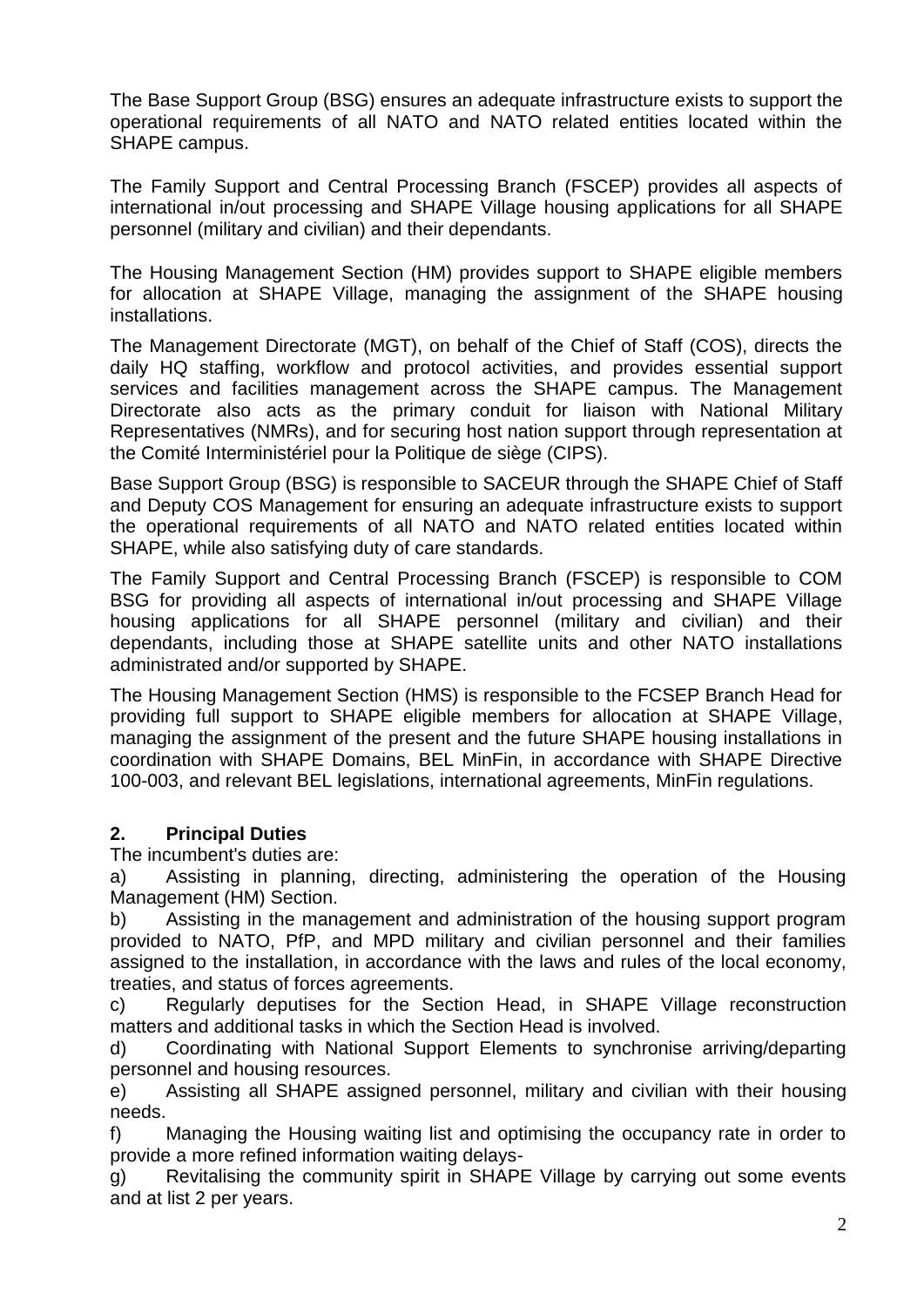h) Creating a flow chart for housing programs that will be adapted to the changes inherent to the reconstruction of SHAPE Village. This involves an in depth knowledge of the present SHAPE Village program as well as the ability to create a workflow chart and swing lines for the development of a new program.

i) Assisting in providing all permanent party personnel adequate on-base housing when available.

j) Maintaining liaison with Host Nation and negotiate agreements.

k) Maintaining, as required, liaison with National Support Elements for coordination on personnel matters and installation activities.

l) Providing support advice (including representation and participation in committees, conferences, boards, and working group meetings).

m) Assisting in coordination works meetings, In the frame of the multiple project of construction in SHAPE.

n) Providing central point of contact for troop billets.

o) Identifying the nations occupying rooms in the troop billets and establish a list of occupancy (iaw BSG Directive 5-12).

p) Being able to establish clear and appropriate new forms and documents to optimise the housing procedures.

q) Subject to time availability, advising for off base housing and keep going on with the legal evolution in term of housing.

r) Acting as the editor and the publisher for the office web page, and updating the information and/or the waiting list on a weekly base.

## **3. Special Requirements and Additional Duties**

The employee may be required to perform a similar range of duties elsewhere within the organisation at the same grade without there being any change to the contract

Subject to time availabilities and on a wider scale for the branch level, act as a dispatcher for the customers waiting for any services within FSCEP branch.

Subject to availability provide here under services and advices:

1. Assist in providing off-base housing advices.

2. Assist in providing off-base housing in & out inspection tips.

3. Assist in providing off-base housing contract negotiation support.

4. Assist in providing information, liaison, and translation support between tenants, landlords, and utility companies.

5.Provide home security advisory assistance.

6.Maintain liaison with local real estate and utility agencies.

7.Provide relocation assistance with a list of rental properties.

The work is normally performed in a normal NATO office working environment. Normal Working Conditions apply.

The risk of injury is categorised as: No Risk

### **4. Essential Qualifications**

#### *a. Professional/Experience*

1) Minimum 3 years of housing management experience.

2) Minimum 3 years of field experience to include appraisal of properties and ability to estimate selling and rental value of a property, and advising on sales systems and procedures.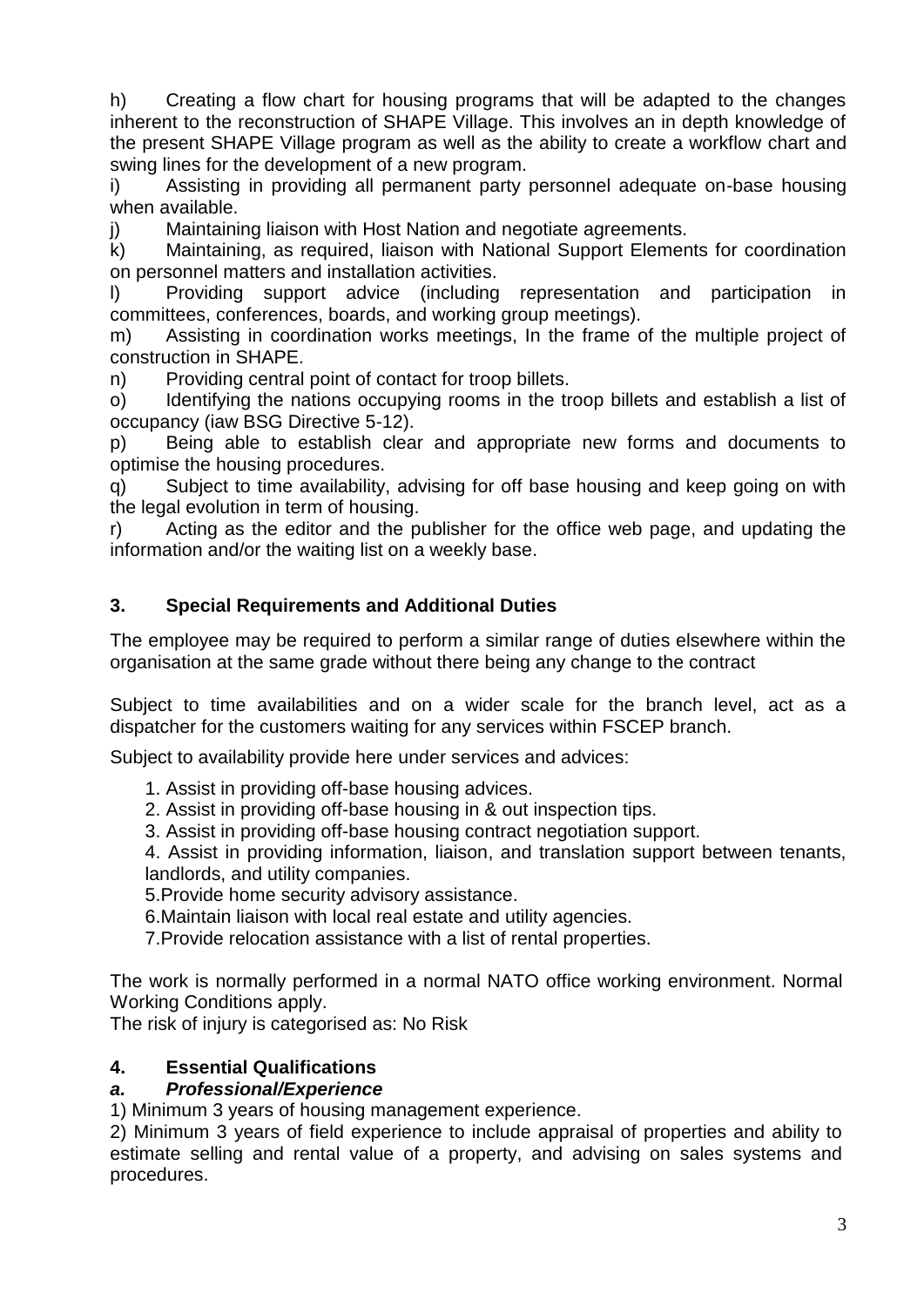3) Minimum 2 years of experience in assisting customers with marching in and out inspections.

4) Education and experience in providing technical knowledge and vocabulary in the following domains: building structures, heating/plumbing installations, woodwork, electricity (in accordance with RGIE) and/or diagnoses.

5) Customer service and support experience (referral clerk, after-sales service agent, etc).

6) Working knowledge of the Belgian civilian code for rentals.

## *b. Education/Training*

Higher Secondary education and completed higher vocational training leading to a formal technical or professional certification with 3 years post related experience (realestate business) or, Secondary education and completed advanced vocational training leading to a professional qualification or professional accreditation with 5 years post related experience (real-estate business).

### *c. Language*

English - SLP 3333 *(Listening, Speaking, Reading and Writing)* French - SLP 4444 *(Listening, Speaking, Reading and Writing)*

*NOTE: The work both oral and written in this post and in this Headquarters as a whole is conducted mainly in English.*

### **5. Desirable Qualifications**

### *a. Professional Experience*

- 1) Mediation qualification and experience (Act as a liaison between the tenant and the landlord for the amicable resolution of problems).
- 2) Experience in performing complex work activities covering technical, financial and quality aspects.
- 3) Risk management qualification and experience.
- 4) Work experience in a multinational environment.
- 5) Experience in assessing property damage, property abuse and repair costs.
- 6) Experience in representing clientele in legal proceedings.

### **b. Education/Training**

Resource Management Education Programme (RMEP) Course or equivalent. Host Nation Support Course or equivalent.

### **6. Attributes/Competencies**

### **a.** *Personal Attributes*

The post is a highly visible ambassador and representative of SHAPE to the community. Part of the duties require continuous and regular attendance, as well as frequent visits to houses. Tact, diplomacy and good interpersonal skills are critical requirements in negotiating solutions to disagreements between tenants, landlords, and creditors. Flexibility in working hours is required; often tenants and/or landlords are not able to meet during normal duty hours. Strong capacity for logic and the practical application of logic is a must as is a great deal of patience. The post requires the incumbent to have an ability to shift through a multitude of information presented by tenants and landlords and correctly identify both the problem and possible solutions. The incumbent must possess an ability to listen to customers. Negotiating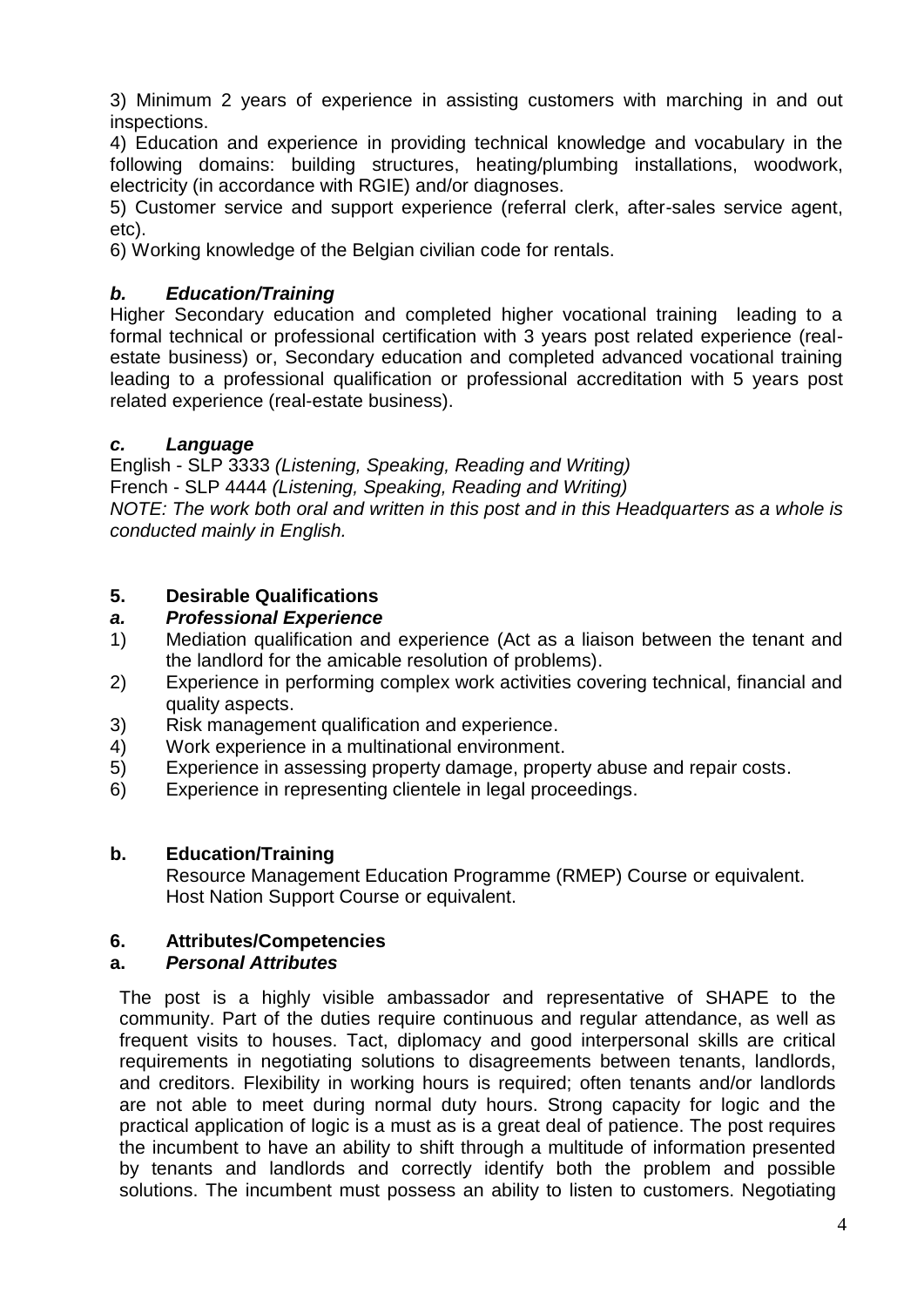skills, an ability to strike the best bargain between monetary cost and physical benefit between tenants and landlords, is critical.

## **b.** *Managerial Responsibilities:*

SHAPE Village Residents Committee – Secretary/Chairman. SHAPE Village meetings with MOF – Secretary.

# **c.** *Professional Contacts:*

The incumbent must possess excellent communication skills and demonstrate the proper approach to assess the eligibility for all applicants from privates to Flag Officers level. They must be capable of acting as a mediator for a problem that may occur between tenants, landlords, the Belgian Ministry of Finance and the service member. As the interface between SHAPE, contractors and stakeholders in the SHAPE Village reconstruction project, the post requires the highest level of professionalism.

### *d. Contribution to Objectives:*

The responsibility to ensure all SHAPE personnel and their families are adequately housed, contributes to an effective level of Real Life Support. The effectiveness of housing provision and allocation has a direct impact on the ability of personnel to operate effectively. Therefore, the post indirectly contributes to the effectiveness of all branches of SHAPE.

- During out-inspections, post must ensure customers are not overcharging or being overcharged and fair damage settlements are applied, if needed.

- Protection of customers from legal liabilities.

- Errors by the housing office in anything we do can result in long, costly court battles with customers losing and spending unaffordable amounts of money, potential prison time, loss of credibility of the housing office and SHAPE with the local community, loss of landlords interested in renting to SHAPE, and eventually unaffordable or unavailable housing for SHAPE members.

This post reports to OSC ZSHH 0010 - Section Head (Housing Management) - OF-3/ OF-4.

### **e. S***upervisory Responsibilities:*

There are no reporting responsibilities.

# **REMARKS:**

Duration of contract: Serving staff members will be offered a contract according to the NATO Civilian Personnel Regulations (NCPR).

Newly recruited staff will be offered a definite duration contract of three years normally followed by an indefinite duration contract.

# **HOW TO APPLY FOR A NATO CIVILIAN POST AT SHAPE:**

Applications are to be submitted using NATO Talent Acquisition Platform (NTAP) [\(https://nato.taleo.net/careersection/2/jobsearch.ftl?lang-en\)](https://nato.taleo.net/careersection/1/jobsearch.ftl?lang-en). Applications submitted by other means (e.g. mail, e-mail, fax, etc) are not accepted.

NTAP allows adding attachments. A copy of the qualification/certificate covering the highest level of education required by the job description must be provided as an attachment.